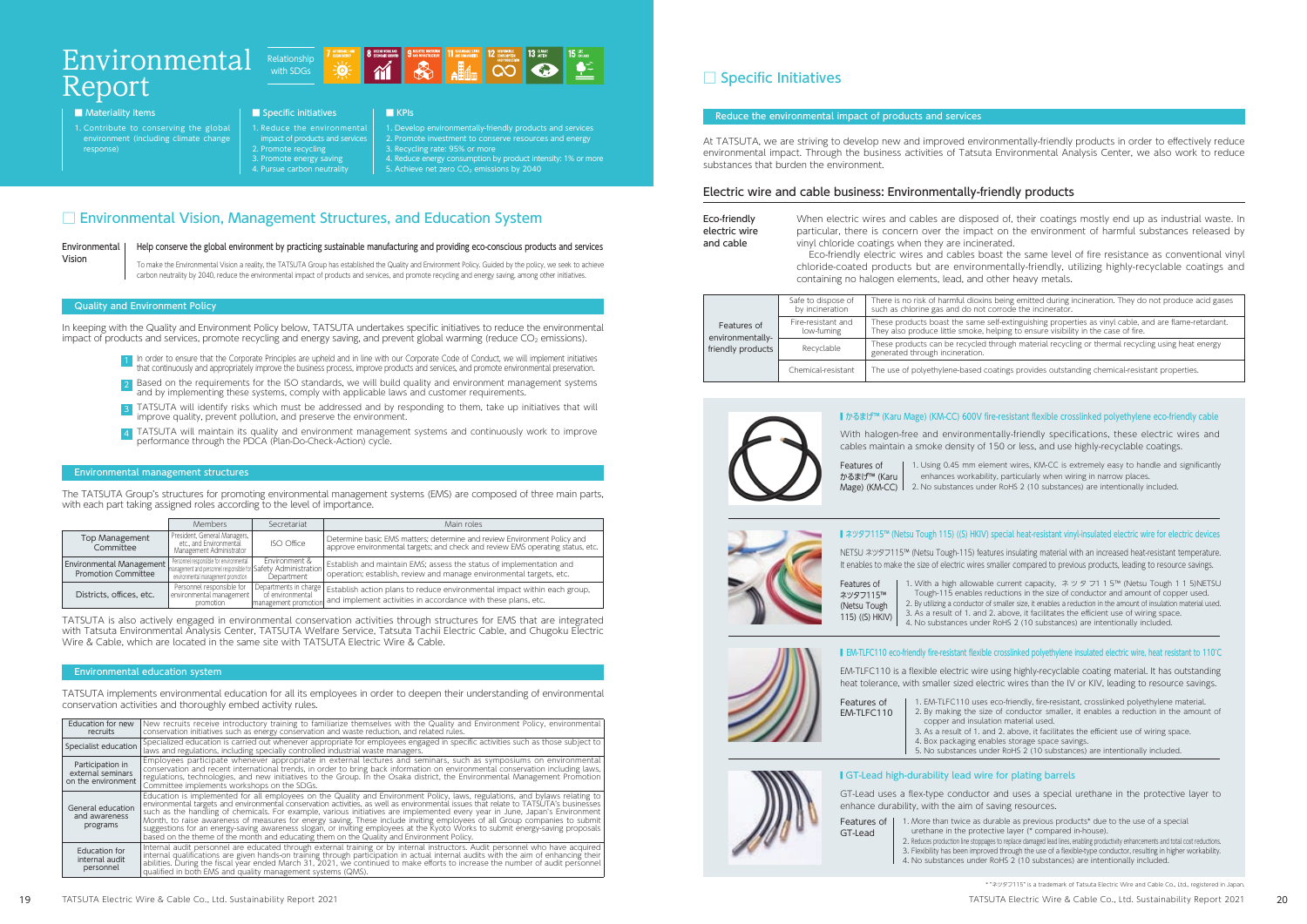By retaining the structure of the previous model's thin electromagnetic interference (EMI) shielding film (SF-PC5900-C) while increasing the thickness of the shield layer, we achieved the productization of a thin EMI shielding film that enhances electric characteristics in the high-frequency range. This range is vital for 5G communications, which are forecast to spread extensively in the future.

In addition to providing high-performance shielding in the high-frequency range, SF-PC8900-C also demonstrates higher performance than previous products in terms of mechanical characteristics such as crease performance. It is thus considered increasingly for a possible use in flexible printed circuit boards for components of displays, camera modules, hinges, etc.

> 2. With a total thickness of 8  $\mu$ m, it achieves high-performance shielding in the high-frequency range. 3. Outstanding mechanical characteristics such as crease performance.

In terms of the environment, SF-PC8900-C has attained UL94 flammability class VTM-0, while also being halogen-free. It also complies with RoHS.

Features of SF-PC8900-C 1. Halogen-free, and attained UL94 VTM-0. Also complies with RoHS.

## Electronic materials & system equipment business: Environmentally-friendly products

**Electronic** We develop our electronic materials with attention to environmental compatibility, which is epitomized by **materials** halogen-free, Restriction of the Use of Certain Hazardous Substances (RoHS), UL, and lead-free reflow soldering.

|                                             | Halogen-free                  | Containing no halogens such as chlorine, there is no concern for these materials emitting dioxins and toxic gases when burned.                                                                                                                                                                                                                          |
|---------------------------------------------|-------------------------------|---------------------------------------------------------------------------------------------------------------------------------------------------------------------------------------------------------------------------------------------------------------------------------------------------------------------------------------------------------|
| Enhanced<br>environmental                   | RoHS <sub>2</sub>             | They do not contain the designated hazardous substances that have a negative impact on the environment and human body:<br>lead, cadmium, mercury, hexavalent chromium, the designated bromine-based flame retardants polybrominated biphenyls (PBB)<br>and polybrominated diphenyl ethers (PBDE), and four phthalates.                                  |
| compatibility<br>of electronic<br>materials | UL                            | UL94 is a United States testing standard. VTM-0 tests the vertical flammability of thin plastics, and V-0 tests vertical<br>flammability. Both tests are graded at three levels, V-0 to V-2, from least to most flammable. The tests assess features such as<br>whether the material will suppress the spread of flame and help to extinguish the fire. |
|                                             | Lead-free reflow<br>soldering | Lead-free solder is a vital part of RoHS compliance for electronic circuits. While soldering to mount components onto the<br>printed circuit board is difficult through the mainstream reflow processing, this material is compatible with lead-free soldering.                                                                                         |



## **I** SF-PC8900-C high-frequency-compatible thin EMI shielding film

We have been providing high-strength cables that use hightensile alloy conductors, to enable usage in harsh environments where complicated movement is required, such as in industrial robots and FA equipment. We are also developing thin-diameter KORIKI™ high-strength cables, suited for use in space-saving wiring applications such as equipment miniaturization, robots with limited wiring space, cableveyor, etc.

## Establishment of an eco-friendly production method for rubber cabtire cables

Chugoku Electric Wire & Cable traditionally relied on the lead vulcanization method whereby rubber cabtire cables are sheathed with lead and the sheaths vulcanized. Recently, however, the company has switched to a lead-free vulcanization method. The new production method not using lead enables the company to reduce environmental risks and shorten lead times.

The new FIT Series teatures products responding to diverse heatures of customer requests for NETSU Tough-115, TLFC and GT-Lead. Utilizing a small-diameter conductor to achieve both flexibility and formability, it is designed to save resources.

> Features of 1. New Slat Cable contains less vinyl material which may have a negative impact on the environment when incinerated.

■ ドコサンミハール™ (Doko San Miharu) (acid leakage location detection sensor)

Regular inspections of places that cannot be inspected visually are required under the Water Pollution Prevention Act. ドコサンミハール™ (Doko San Miharu) DOKOSAN-MIHARU enables swift detection of the position of acid leakages, even for locations that cannot be seen.

Features of

ル™ (Doko San Miharu)

ドコサンミハー 1. Sulfuric acid, hydrochloric acid, and nitric acid—a diverse lineup for every application.

- 2. Possible to be installed on existing equipment. 3. Separate wiring for the power source. Can be jointed using a connector, facilitating easy laying and maintenance.
- 4. Senses leaks in around four minutes. \* When 98% concentration of sulfuric acid is dripping (25°C). 5. Can be installed outside.

| Features of<br>thin-diameter<br>high-strength<br>cables | Maintain superior flex and<br>twist durability with slim body<br>and surprising durability | Flex and twist durabili<br>on in-house test data). |
|---------------------------------------------------------|--------------------------------------------------------------------------------------------|----------------------------------------------------|
|                                                         | Excellent terminal workability                                                             | Workability of conned<br>and binding wherever      |
|                                                         | Superior space-saving<br>properties                                                        | Thinner cable made p<br>the cross-section area     |



## Equipment wire and cable business: Environmentally-friendly products

## Thin-diameter KORIKI™ high-strength cables for FA robots

This enables wiring space reductions, flexible wiring and layout while retaining the outstanding flex durability of previous products.

These features facilitate weight reductions, miniaturization and space savings in robots and other applications, and also contribute to resource savings through longer product life, which is a characteristic of high-strength cables.



ility are the same or higher than previous high-strength cables (based

ector and wire harness assemblies improved by limiting use of filler and possible inside the cable. This also leads to less fabrication waste.

possible by reducing the outer diameter by approximately 30% and the cross-section area by approximately 50% (compared to our previous products).

## TOPIC

## ■ FIT Series

the FIT Series 1. Use less coating material than previous products by achieving a smaller diameter. 2. Wiring and terminal processing workability is

improved.



## **I** New Slat Cable

Until now, "vinyl" has been the main material used in insulators for drop cables. The New Slat Cable uses environmentally-friendly "black crosslinked polyethylene" insulator instead, which contains no chlorine.

New Slat Cable

- 2. With enhanced weather-resistant characteristics when laid, the cable is more resilient against the effects of temperature changes, water, etc.
- 3. Enhanced heat-resistance when applying electricity has enabled the cable to be down-sized.



\* "ドコサンミハール" is a trademark of Tatsuta Electric Wire and Cable Co., Ltd., registered in Japan.

\* "KORIKI" are trademarks of Tatsuta Electric Wire and Cable Co., Ltd., registered in Japan.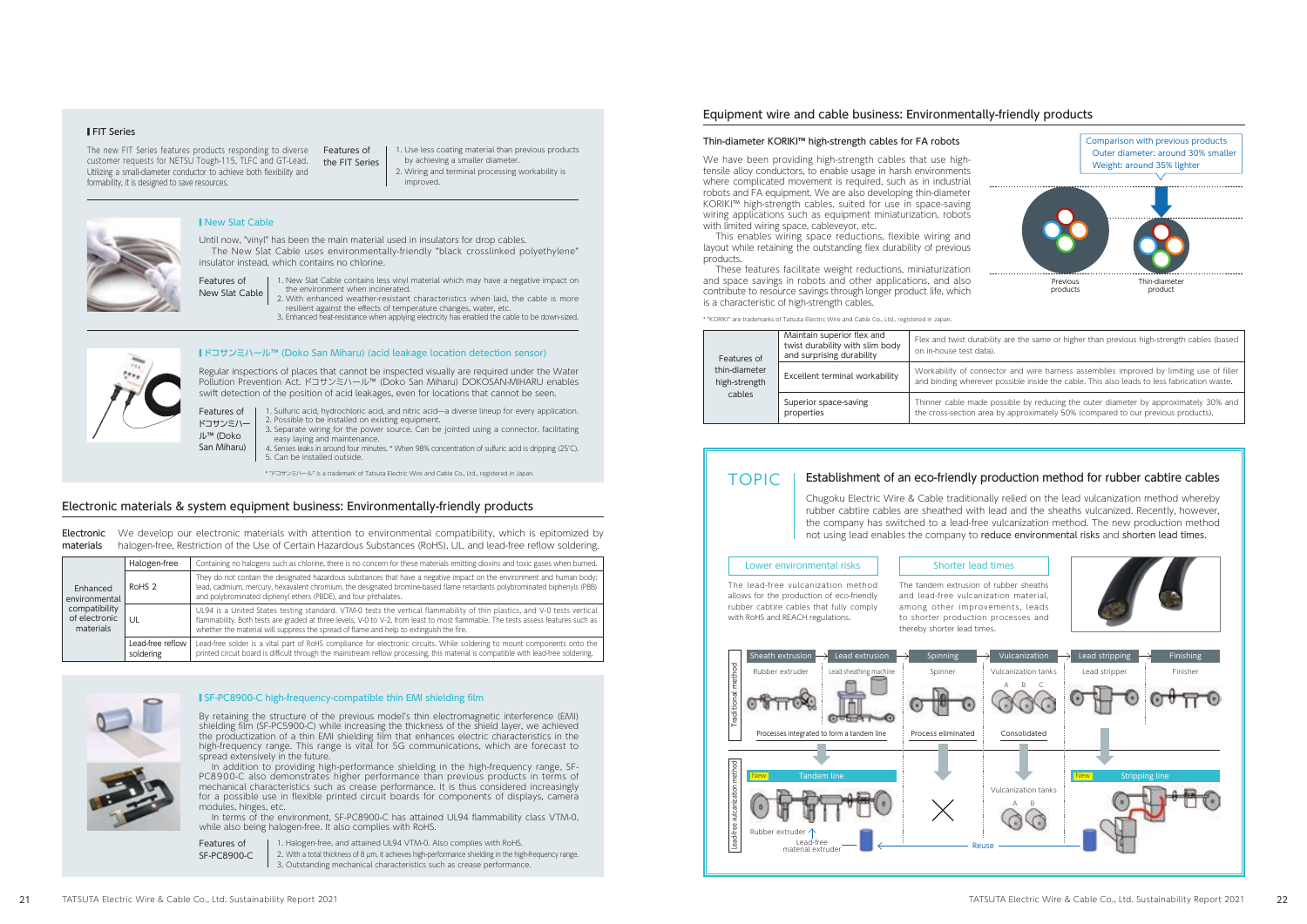## Tatsuta Environmental Analysis Center's environmental analysis business







## ■ Dioxins analysis

At TATSUTA, we engage in recycling and the effective utilization of waste, by collecting and recycling gold, silver, and copper, which we use as raw materials as well as by converting mixed waste of metal and plastic to valuable materials.

Providing highly-reliable analysis through strict quality control in as little as two business days

Dioxins are extremely toxic and harmful substances. A precision control system and advanced technical capabilities for ultra-trace analysis are required to analyze them. At TATSUTA, we have strived to enhance our capabilities with a full range of the latest devices, and can complete an analysis in as little as two days.

Responding to diverse needs through services including the analysis of substances that impact the environment, such as the RoHS substances, and materials composition analysis

Providing broad-scope PCB analysis based on a proven track record, with the capability to analyze trace PCBs in as little as one business day

In addition to trace polychlorinated biphenyls (PCBs) in transformer oil, insulation oil, pressure sensitive paper and film, we also have the capability to analyze PCBs in water, air and soil, as well as cloth, tools and containers.





## ■ Soil contamination investigation

## ■ Working environment measurement

Providing one-stop services for integrated working environment management from regular measurement to workplace improvement proposals

For indoor workplaces that manufacture or handle harmful substances subject to laws or regulations such as the Industrial Safety and Health Act, it is necessary to implement regular measurement and evaluation of the working environment, and appropriate improvements based on the results. At TATSUTA, we are engaged in working environment management together with our customers that ranges from evaluation, including measurement of the concentration of welding fumes, to improvement of working environments.

## ■ PCB analysis



| alulicu, anu i chicu                       |                                                   |
|--------------------------------------------|---------------------------------------------------|
| ed and refined                             | Recycled into ingots                              |
| o ferrous and nonferrous<br>and compressed | Recycled into raw materials<br>for ferrous metals |
|                                            |                                                   |
| d, cleansed, and dried                     | Recycled into plastic materials (pellets)         |

|                                             | Used as incineration fuel by cement<br>companies;                                                                |
|---------------------------------------------|------------------------------------------------------------------------------------------------------------------|
| mixed, and emulsified                       | the steam generated from the<br>incineration is recovered to use as a<br>heat source for the upstream facilities |
| mpressed, hardened,<br>sed into RPF pellets | Used mainly as fuel for power generation<br>boilers by paper manufacturers                                       |

Fully utilizing our accumulated technologies, experience and expertise to accurately determine levels of contamination with heavy metals, volatile organic compounds, etc.

Investigations based on the Soil Contamination Countermeasures Act are required for redevelopment or land sales involving former plant sites, etc. As a certified Designated Investigation Institution, we collect accurate data on factors such as the concentration and distribution of contaminating substances, and evaluate the degree of contamination, playing an important role in the effective use of land.

### **Analysis of products and materials**

We make full use of multiple analysis techniques and insights gained through extensive experience, including morphological observation, composition analysis, and evaluation of material characteristics, to solve a range of issues related to products, components, and materials.

## Promote recycling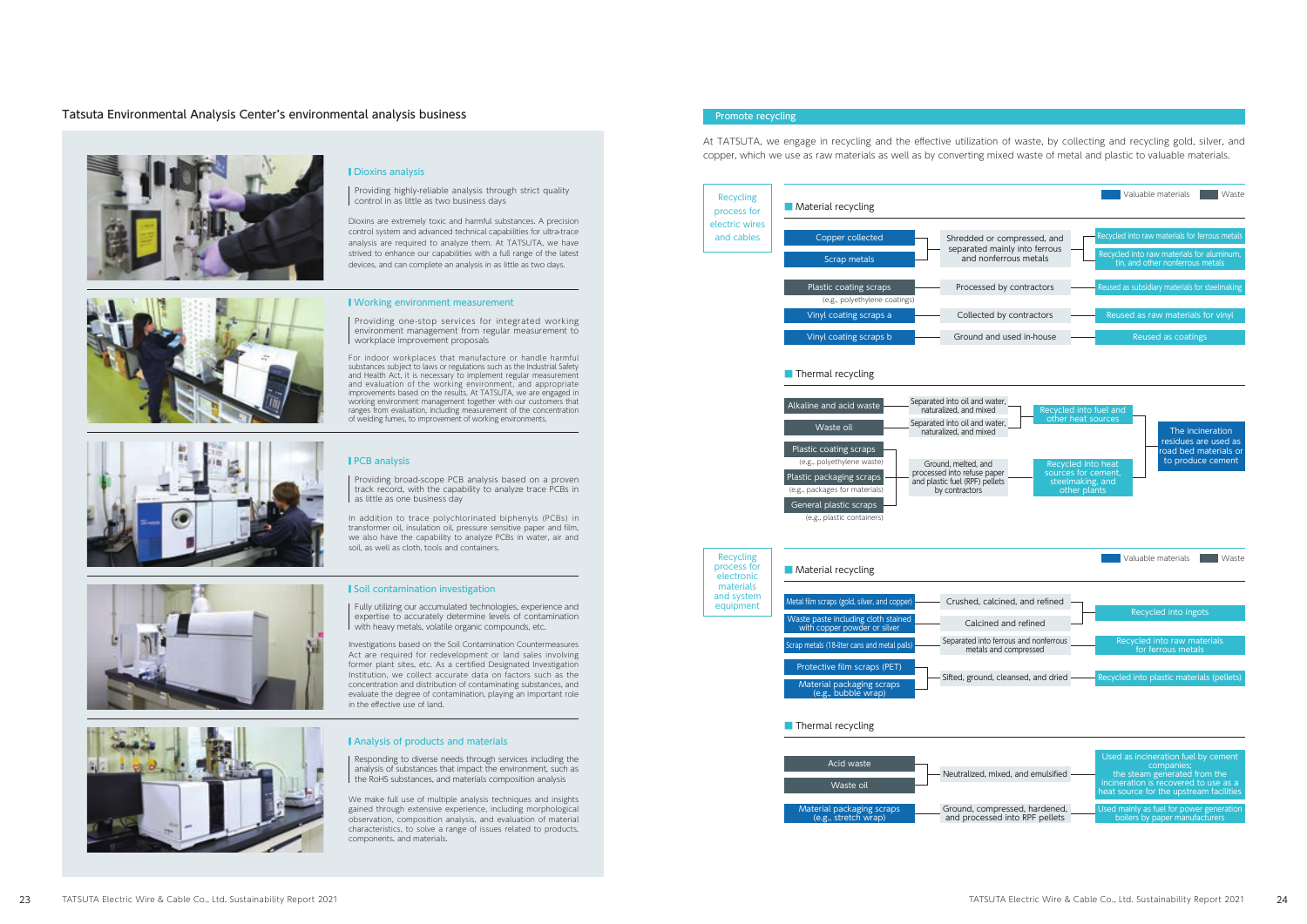



The TATSUTA Technical Center (TTC) installed 192.5-watt solar power modules in 2013, utilizing the feedin tariff scheme. Annually, the modules generate 216,000kWh of electricity (equivalent to around 54kl crude oil), which corresponds to some 6% of TTC's energy use. In terms of CO<sub>2</sub> emissions, the electricity generated is equivalent to reducing CO<sub>2</sub> emissions by 76 tons per annum.

TATSUTA views combatting climate change as a key challenge and aims to achieve carbon neutrality by 2040. Toward that end, we will make investments and take other actions to conserve energy and utilize renewable energy sources.

> As a means of reducing  $CO<sub>2</sub>$  emissions in the near term, TATSUTA has set a goal of reducing energy consumption per unit of production by 1% or more on a year-on-year basis. Each operational site has been working toward this goal.

For the fiscal year ended March 31, 2021, TATSUTA achieved the goal, reducing its company-wide energy consumption per unit of production by 3.0%; it also lowered  $\rm CO_2$ 

TOPIC | The Osaka Works implemented renovation works for production equipment from the perspective of enhancing efficiency and energy savings. This resulted in an annual reduction of around 63,000kWh.

The Kyoto Works upgraded light fittings and air handling units, which led to reducing electricity usage by 22,000kWh and gas usage by 2,000m<sup>3</sup>, respectively.

emissions by 7.1%.

Reducing CO<sub>2</sub> emissions through energy saving

> The Head Office and Osaka Works worked toward a target reduction in energy consumption rate against the base year of 3.2 percentage points or greater for the final year of the reduction plan (the fiscal years ended March 31, 2019-2021). The results for the final year of the plan period surpassed the target, achieving a reduction of 11.0 percentage points compared to the base year.

> The Sendai Works established a target reduction in energy consumption rate per unit against the previous fiscal year of 1 percentage point or greater under a voluntary reduction plan. Despite a significant impact from fixed energy-consuming facilities, efforts were made to practice efficient manufacturing. As a result, the Sendai Works reduced the energy consumption rate by around 7.3 percentage points, achieving the reduction target.

Meanwhile, the Sendai Works introduced a cogeneration system, which produced the effect of 767,000kWh. It also replaced steam boilers with a fewer number of smaller models, resulting in a gas usage reduction of 64,000m3.

Osaka Works

 $-10$ 0 10

 $10$ 

Decommissioned equipment using PCBs are stored and managed internally as specially controlled industrial waste, and systematically disposed of as planned in accordance with disposal methods stipulated by the government of Japan.

The TATSUTA Technical Center and Kyoto Works work toward a target reduction in total emissions against the base year of 3.9 percentage points or greater for the final year of the reduction plan (the fiscal years ending March 31, 2021-2024). The results for the first year of the current reduction plan period increased slightly compared to the base year, by 0.84 percentage points.

> In March 2021, we transported all the 1,240 pieces of equipment containing high concentrations of PCBs to Japan Environmental Storage & Safety Corporation (JESCO), where they were disposed of.

\* A total of 966 stabilizers, 37 neon transformers, and 237 lighting capacitors.

## Pursue carbon neutrality

## Properly manage and reduce chemical substances

Renewable energy

| $CO2$ emissions                 |                |                                                                             | (Unit: ton)    |
|---------------------------------|----------------|-----------------------------------------------------------------------------|----------------|
| <b>District</b>                 | March 31, 2019 | Fiscal year ended   Fiscal year ended   Fiscal year ended<br>March 31, 2020 | March 31, 2021 |
| Head Office and Osaka Works     | 13.239         | 11.601                                                                      | 10.578         |
| Kyoto Works                     | 2.005          | 1.747                                                                       | 1.839          |
| <b>TATSUTA Technical Center</b> | 1.795          | 1.468                                                                       | 1.441          |
| Sendai Works                    | 4.503          | 4.474                                                                       | 4.342          |
| Total                           | 21,542         | 19.290                                                                      | 18.200         |

■ CO<sub>2</sub> emission reduction results (three-year plan based on Osaka Prefecture ordinance)





■ CO<sub>2</sub> emission reduction results (three-year plan based on Kyoto Prefecture ordinance)

(%)

2017 2018 2019 2020 2021

 $-4.19$ 

0

Improved

 $-0.8$ 

Worsened

**EXECO Reduction rate in energy consumption rate (compared to the previous year)** 

7.77

Reduction rate (compared to the previous fiscal year)

\* Results begin from the fiscal year ended March 31, 2018 because the Sendai Works was completed in November 2016.

Note: Criteria for data evaluation differ for each reduction plan period. There is therefore no continuity between reduction plan periods.

 $-10$ 

(%) 50

30 40

 $20$ 

2017 2018 2019 2020 2021 2022

 $\frac{3.6}{2} \times 4.7$ 

 $-3.94$ 

Improved

**A.** Reduction rate in total emissions (average over each plan period; compared to the base year)

2021 (Fiscal year)

2022 (Fiscal year)

Reduction rate (compared to the base year)

흑

 $20$ 

Worsened

- \* The graph shows the results for each reduction plan period: fiscal years ended March 31, 2018-2020 and fiscal years ending March 31, 2021-2024. The TATSUTA Technical Center has been covered by the
- reduction plan since the fiscal year ended March 31, 2018.

■ CO<sub>2</sub> emission reduction results (based on a voluntary plan established by the Sendai Works)

Sendai Works



Kyoto Works